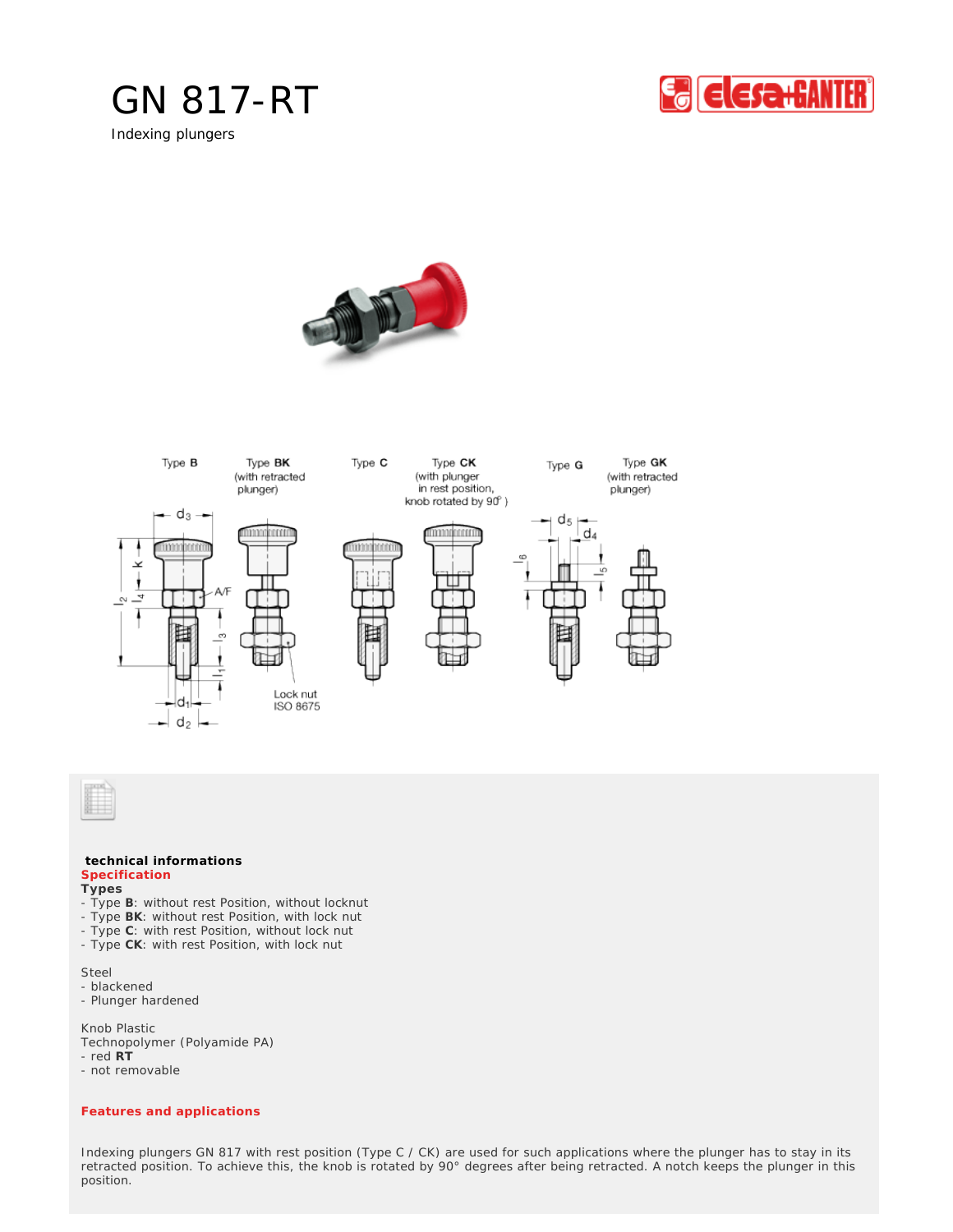| <b>Standard Elements</b> | Main dimensions<br>Spring pressure in N $\approx$ |                    |                  |        |                   |                                       |                    |                  |                                           |  |                          |                          |                          | Weigl          |          |                          |
|--------------------------|---------------------------------------------------|--------------------|------------------|--------|-------------------|---------------------------------------|--------------------|------------------|-------------------------------------------|--|--------------------------|--------------------------|--------------------------|----------------|----------|--------------------------|
| Description              | $d_{1}$ -0.02/-0.04                               | $\frac{1}{1}$ min. | $d_{2}$          |        | $d_3$ $d_4$ $d_5$ |                                       | $\sf k$            | $\mathbf{1}_{2}$ | $\vert$ <sub>3</sub> $\vert$ <sub>4</sub> |  | 's                       |                          | $\mathsf{I}_6$ A/F       | Preload        | Max load | g                        |
| GN 817-4-4-B-RT          | $\overline{4}$                                    | $\overline{4}$     | M8x1             | 16     | $\sim$            | $\overline{\phantom{a}}$              | 14                 | 35               | 16 5                                      |  |                          |                          | 10                       | 4.5            | 12       | 11                       |
| GN 817-4-6-B-RT          | 4                                                 | 6                  | 16               | 16     | $\sim$            | $\overline{\phantom{a}}$              | 14                 | 35 16 5          |                                           |  |                          | $\overline{\phantom{a}}$ | 10                       | $\overline{4}$ | 12.5     | 11                       |
| GN 817-5-5-B-RT          | 5                                                 | 5                  | M10x1 19 -       |        |                   | $\sim$                                | 16                 | 40 18 6          |                                           |  | $\overline{\phantom{a}}$ | $\overline{\phantom{a}}$ | 12                       | 5              | 15       | 19                       |
| GN 817-5-8-B-RT          | 5                                                 | 8                  | M10x1 19 -       |        |                   | $\sim$                                | 16                 | 40 18 6          |                                           |  | $\overline{\phantom{a}}$ | $\overline{\phantom{a}}$ | 12                       | 5              | 18       | 19                       |
| GN 817-6-6-B-RT          | 6                                                 | 6                  | M12x1.5 23 -     |        |                   | $\mathcal{L} \rightarrow \mathcal{L}$ | 20                 | 48 22 6          |                                           |  |                          | $\blacksquare$           | 14                       | 6.5            | 19       | 32                       |
| GN 817-6-9-B-RT          | 6                                                 | 9                  | $M12x1.5$ 23 - - |        |                   |                                       | 20                 | 48 22 6          |                                           |  |                          |                          | 14                       | 6              | 25       | 32                       |
| GN 817-8-8-B-RT          | 8                                                 | 8                  | $M16x1.5$ 28 - - |        |                   |                                       | 24                 | 58 26 8          |                                           |  |                          |                          | 17                       | 8.5            | 26       | 68                       |
| GN 817-8-12-B-RT         | 8                                                 | 12                 | $M16x1.5$ 28 - - |        |                   |                                       | 24                 | 58 26 8          |                                           |  |                          |                          | 17                       | 8.5            | 28       | 67                       |
| GN 817-10-12-B-RT        | 10                                                | 12                 | M16x1.5 28 -     |        |                   | $\sim$                                | 24                 | 58               | 26 8                                      |  |                          |                          | 17                       | 9.5            | 38       | 69                       |
| GN 817-12-15-B-RT        | 12                                                | 15                 | M20x1.5 28 -     |        |                   | $\sim$                                | 24                 | 67 33 10         |                                           |  |                          |                          | 22                       | 11.5           | 40       | 117                      |
| GN 817-16-20-B-RT        | 16                                                | 20                 | M24x2 33 -       |        |                   |                                       | $-28.5$ 78.5 38 12 |                  |                                           |  |                          |                          | 27                       | 13             | 54       | $\overline{\phantom{a}}$ |
| GN 817-4-4-BK-RT         | 4                                                 | 4                  | M8x1             | $16 -$ |                   | $\sim$                                | 14                 | 35 16 5          |                                           |  | $\overline{\phantom{a}}$ | $\overline{\phantom{a}}$ | 10                       | 4.5            | 12       | 12                       |
| GN 817-4-6-BK-RT         | 4                                                 | 6                  | M8x1             | 16     | $\sim$            | $\sim$                                | 14                 | 35 16 5          |                                           |  | $\overline{\phantom{a}}$ | $\blacksquare$           | 10                       | 4              | 12.5     | 12                       |
| GN 817-5-5-BK-RT         | 5                                                 | 5                  | M10x1            | $19 -$ |                   | $\sim$                                | 16                 | 40 18 6          |                                           |  |                          |                          | 12                       | 5              | 15       | 20                       |
| GN 817-5-8-BK-RT         | 5                                                 | 8                  | M10x1            |        | $19 - -$          |                                       | 16                 | 40 18 6          |                                           |  |                          |                          | 12                       | 5              | 18       | 20                       |
| GN 817-6-6-BK-RT         | 6                                                 | 6                  | $M12x1.5$ 23 - - |        |                   |                                       | 20                 | 48 22 6          |                                           |  |                          |                          | 14                       | 6.5            | 19       | 33                       |
| GN 817-6-9-BK-RT         | 6                                                 | 9                  | M12x1.5 23 -     |        |                   | $\sim$                                | 20                 | 48 22 6          |                                           |  |                          |                          | 14                       | 6              | 25       | 33                       |
| GN 817-8-8-BK-RT         | 8                                                 | 8                  | M16x1.5 28 -     |        |                   | $\mathcal{L}$ .                       | 24                 | 58 26 8          |                                           |  |                          |                          | 17                       | 8.5            | 26       | 69                       |
| GN 817-8-12-BK-RT        | 8                                                 | 12                 | $M16x1.5$ 28 - - |        |                   |                                       | 24                 | 58 26 8          |                                           |  |                          |                          | 17                       | 8.5            | 28       | 69                       |
| GN 817-10-12-BK-RT       | 10                                                | 12                 | $M16x1.5$ 28 - - |        |                   |                                       | 24                 | 58 26 8          |                                           |  | $\overline{\phantom{a}}$ | $\blacksquare$           | 17                       | 9.5            | 38       | 71                       |
| GN 817-12-15-BK-RT       | 12                                                | 15                 | M20x1.5 28 -     |        |                   | $\sim$                                | 24                 | 67 33 10         |                                           |  | $\overline{\phantom{a}}$ | $\overline{\phantom{a}}$ | 22                       | 11.5           | 40       | 151                      |
| GN 817-16-20-BK-RT       | 16                                                | 20                 | M24x2 33         |        | $\sim$            | $\sim$                                | 28.5 78.5 38 12    |                  |                                           |  |                          |                          | 27                       | 13             | 54       | $\overline{\phantom{a}}$ |
| GN 817-4-4-C-RT          | $\overline{4}$                                    | 40                 | M8x1             | 16     | $\sim$ $-$        | $\sim$                                | 14                 | 35 16 5          |                                           |  |                          |                          | $\overline{\phantom{a}}$ | 4.5            | 12       | 12                       |
| GN 817-4-6-C-RT          | 4                                                 | 6                  | M8x1             | 16     | $\sim$            | $\sim$                                | 14                 | 35 16 5          |                                           |  |                          |                          |                          | $\overline{4}$ | 12.5     | 13                       |
| GN 817-5-5-C-RT          | 5                                                 | 5                  | $M10x1$ 19 - -   |        |                   |                                       | 16                 | 40 18 6          |                                           |  |                          |                          |                          | 5              | 15       | 21                       |
| GN 817-5-8-C-RT          | 5                                                 | 8                  | $M10x1$ 19 - -   |        |                   |                                       | 16                 | 40 18 6          |                                           |  |                          |                          |                          | 5              | 18       | 22                       |
| GN 817-6-6-C-RT          | 6                                                 | 6                  | $M12x1.5$ 23 - - |        |                   |                                       | 20                 | 48 22 6          |                                           |  |                          |                          |                          | $6.5$          | 19       | 35                       |
| GN 817-6-9-C-RT          | 6                                                 | 9                  | $M12x1.5$ 23 - - |        |                   |                                       | 20                 | 48 22 6          |                                           |  |                          |                          |                          | 6              | 25       | 36                       |
| GN 817-8-8-C-RT          | 8                                                 | 8                  | $M16x1.5$ 28 - - |        |                   |                                       | 24                 | 58 26 8          |                                           |  |                          |                          |                          | 8.5            | 26       | 73                       |
| GN 817-8-12-C-RT         | 8                                                 | 12                 | $M16x1.5$ 28 - - |        |                   |                                       | 24                 | 58 26 8          |                                           |  |                          |                          |                          | 8.5            | 28       | 71                       |
| GN 817-10-12-C-RT        | 10                                                | 12                 | M16x1.5 28 - -   |        |                   |                                       | 24                 | 58 26 8          |                                           |  |                          |                          |                          | 9.5            | 38       | 74                       |
| GN 817-12-15-C-RT        | 12                                                | 15                 | $M20x1.528 -$    |        |                   |                                       | 24                 | 67 33 10         |                                           |  |                          |                          |                          | 11.5           | 40       | 125                      |
| GN 817-16-20-C-RT        | 16                                                | 20                 | M24x2            |        | $33 - -$          |                                       | 28.5 78.5 38 12    |                  |                                           |  |                          |                          |                          | 13             | 54       |                          |
| GN 817-4-4-CK-RT         | $\overline{4}$                                    | $\overline{4}$     | M8x1             |        | $16 - -$          |                                       | 14                 | 35 16 5          |                                           |  |                          |                          |                          | 4.5            | 12       | 13                       |
| GN 817-4-6-CK-RT         | $\overline{4}$                                    | 6                  | M8x1             |        | $16 - -$          |                                       | 14                 | 35 16 5          |                                           |  |                          |                          | $\overline{\phantom{a}}$ | $\overline{4}$ | 12.5     | 13                       |
| GN 817-5-5-CK-RT         | 5                                                 | 5                  | M10x1 19 - -     |        |                   |                                       | 16                 | 40 18 6          |                                           |  |                          |                          |                          | 5              | 15       | 22                       |
| GN 817-5-8-CK-RT         | 5                                                 | 8                  | M10x1 19 - -     |        |                   |                                       | 16                 | 40 18 6          |                                           |  |                          |                          | $\overline{\phantom{a}}$ | 5              | 18       | 22                       |
| GN 817-6-6-CK-RT         | 6                                                 | 6                  | $M12x1.5$ 23 - - |        |                   |                                       | 20                 | 48 22 6          |                                           |  |                          |                          |                          | 6.5            | 19       | 36                       |
| GN 817-6-9-CK-RT         | 6                                                 | 9                  | $M12x1.5$ 23 - - |        |                   |                                       | 20                 | 48 22 6          |                                           |  |                          |                          | $\overline{\phantom{a}}$ | 6              | 25       | 37                       |
| GN 817-8-8-CK-RT         | 8                                                 | 8                  | $M16x1.5$ 28 - - |        |                   |                                       | 24                 | 58 26 8          |                                           |  |                          |                          |                          | 8.5            | 26       | 75                       |
| GN 817-8-12-CK-RT        | 8                                                 | 12                 | $M16x1.5$ 2 - -  |        |                   |                                       | 24                 | 58 26 8          |                                           |  |                          |                          |                          | 8.5            | 28       | 72                       |
| GN 817-10-12-CK-RT       | 10                                                | 12                 | $M16x1.5$ 28 - - |        |                   |                                       | 24                 | 58 26 8          |                                           |  |                          | $\overline{\phantom{a}}$ | $\overline{\phantom{a}}$ | 9.5            | 38       | 77                       |